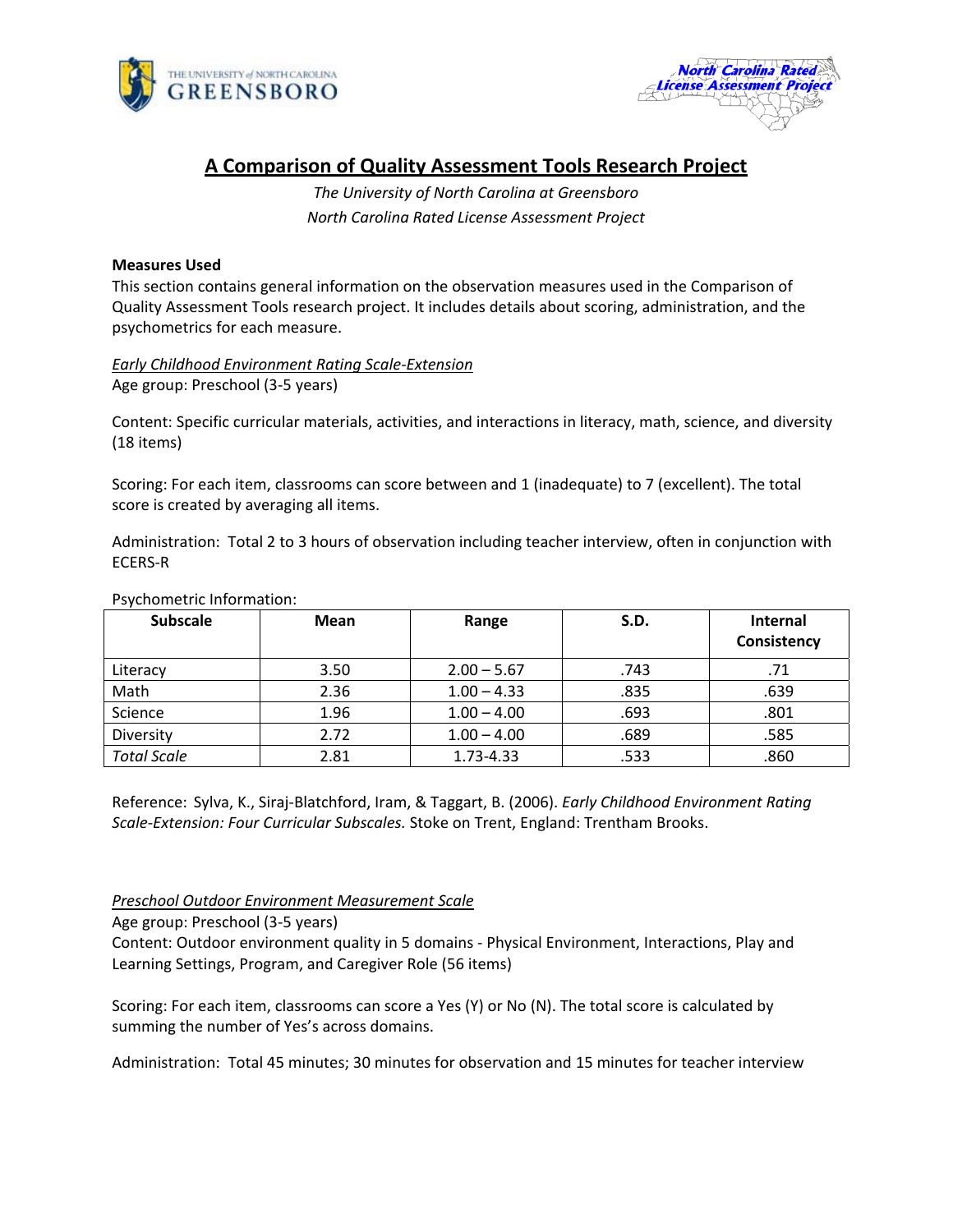Psychometric Information:

| Subscale                    | Mean  | Range    | S.D. | Internal    |
|-----------------------------|-------|----------|------|-------------|
|                             |       |          |      | Consistency |
| <b>Physical Environment</b> | 7.99  | $2 - 11$ | 2.04 | .462        |
| Interactions                | 7.56  | $2 - 13$ | 2.53 | .583        |
| Play and Learning           | 6.67  | $1 - 13$ | 2.24 | .604        |
| Settings                    |       |          |      |             |
| Program                     | 3.94  | $1 - 8$  | 1.42 | .405        |
| Caregiver Role              | 4.78  | $1 - 8$  | 1.81 | .577        |
| <b>Total Scale</b>          | 30.94 | 15-48    | 6.93 | .799        |

Reference: DeBord, K., Hestenes, L.L., Moore, R. C., Cosco, N. G., & McGinnis, J. R. (2005). *Preschool Outdoor Environment Measurement Scale.* Lewisville, NC: Kaplan.

*Out of School Time (OST)* Age group: School Age (5 ‐ 12 years)

Content: Process quality in 5 domains ‐ Youth Relationship Building, Relationship Building Among Youth and Staff, Youth Participation in Activities, Activity Content and Structure, and Instructional Strategies (28 items)

Administration: Total 1 to 2 hours of observation ; minimum 4 cycles (15 minutes of observation, 5 – 10 minutes for recording)

Scoring: The OST is scored from a 1 (not evident) to 7 (highly evident). The total score is calculated by creating an average for each item across cycles and then averaging item scores within domains.

| <b>Subscale</b>                                | <b>Mean</b> | Range     | S.D. | <b>Internal Consistency</b> |
|------------------------------------------------|-------------|-----------|------|-----------------------------|
| Youth relationship<br>building                 | 3.97        | 2.30-5.55 | .721 | .867                        |
| Relationship building<br>among youth and staff | 3.65        | 1.71-5.00 | .727 | .899                        |
| Youth participation in<br>activities           | 3.74        | 2.20-4.75 | .61  | .750                        |
| Activity content and<br>structure              | 3.60        | 2.06-5.25 | .74  | .861                        |
| Instructional strategies                       | 2.63        | 1.54-4.00 | .556 | .810                        |
| <b>Total Scale</b>                             | 3.46        | 1.99-4.51 | .559 | .964                        |

Psychometric Information:

Reference: Pechman, E. M., Russell, C. A., & Birmingham, J. (2008). *Out‐of‐school Time Observation Instrument.* The Charles Stewart Mott Foundation.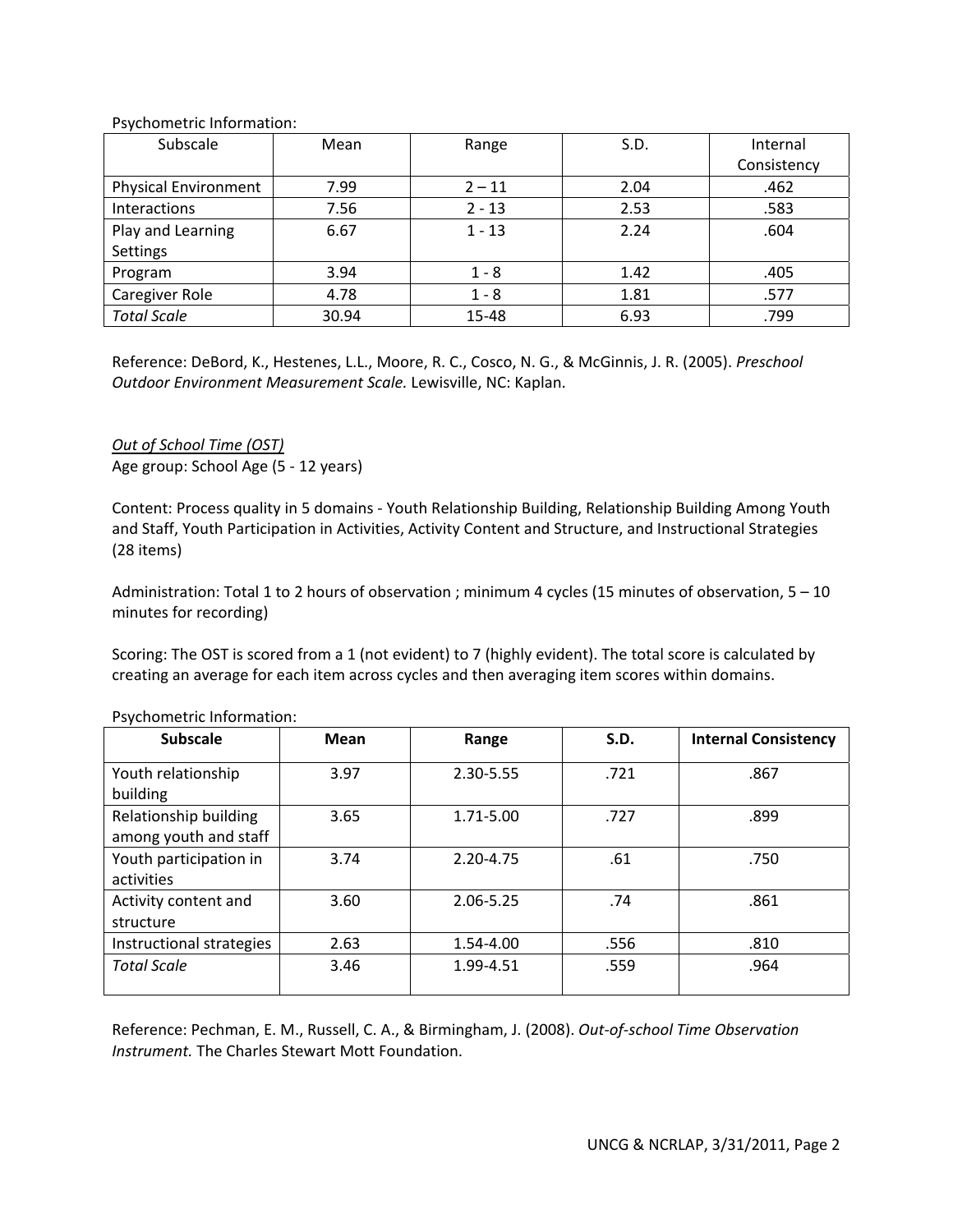# *Classroom Assessment Scoring System*

Age group: Toddlers (15‐36 months)\* and preschoolers (3‐5 years)

# Content: Process quality

*Toddler:* Positive Climate, Negative Climate, Teacher Sensitivity, Regard for Child Perspective, Behavior Guidance, Facilitation of Learning and Development, and Language Modeling *Pre‐K:* Positive Climate, Negative Climate, Teacher Sensitivity, Regard for Student Perspective, Quality of Feedback, Productivity, Instructional Learning Formats, Concept Development, Quality of Feedback, and Language Modeling

Administration: Total 2 hours of observation and recording; minimum 4 cycles (20 minutes of observation, 10 minutes of recording)

Scoring: Each dimension is scored from 1 (low) to 7 (high). There is no total score for the CLASS; domain scores are calculated by averaging the relevant dimensions across the observation cycles.

| <b>Domain</b>                        | Mean | Range         | S.D. | <b>Internal Consistency</b> |
|--------------------------------------|------|---------------|------|-----------------------------|
| Dimension                            |      |               |      | (across cycles)             |
| <b>Emotional Climate</b>             | 5.03 | $1.81 - 6.88$ | .978 | .897                        |
| <b>Positive Climate</b>              | 5.05 | $1.75 - 7.00$ | 1.24 | .873                        |
| Negative Climate*                    | 1.69 | $1.00 - 6.25$ | .894 | .857                        |
| <b>Teacher Sensitivity</b>           | 4.37 | $2.00 - 7.00$ | 1.19 | .848                        |
| <b>Regard for Child Perspectives</b> | 4.38 | $1.50 - 6.75$ | 1.12 | .793                        |
| <b>Behavior Guidance**</b>           | 4.10 | $1.75 - 7.00$ | 1.32 | .882                        |
| <b>Instructional Support</b>         | 2.85 | $1.12 - 5.38$ | 1.08 | .846                        |
| Facilitation of Learning and         | 3.47 | $1.00 - 6.75$ | 1.25 | .835                        |
| Development                          |      |               |      |                             |
| Language Modeling                    | 2.23 | $1.00 - 5.00$ | 1.07 | .857                        |

#### Psychometric Information: *Toddler*

\* Negative Climate is reverse coded for domain mean

\*\* The Toddler CLASS has been revised to include Quality of Feedback and revised scales for Behavior Guidance and Facilitation of Learning and Development.

\*\*Behavior Guidance is the only dimension; classroom organization is not a domain for the Toddler CLASS.

Psychometric Information: *Preschool*

| <b>Domain</b><br>Dimension    | Mean | Range         | S.D. | <b>Internal Consistency</b><br>(across cycles) |
|-------------------------------|------|---------------|------|------------------------------------------------|
| <b>Emotional Support</b>      | 5.32 | $2.62 - 6.69$ | .87  | .876                                           |
| Positive Climate              | 5.31 | $2.25 - 7$    | 1.21 | .865                                           |
| Negative Climate*             | 1.43 | $1 - 5.5$     | .730 | .886                                           |
| <b>Teacher Sensitivity</b>    | 4.79 | $2 - 6.5$     | 1.06 | .871                                           |
| <b>Regard for Student</b>     | 4.61 | $2 - 6.5$     | 1.01 | .743                                           |
| Perspectives                  |      |               |      |                                                |
| <b>Classroom Organization</b> | 4.45 | $1.75 - 6.25$ | 1.01 | .865                                           |
| <b>Behavior Management</b>    | 4.92 | $1.75 - 7$    | 1.26 | .899                                           |
| Productivity                  | 4.77 | $2 - 6.75$    | .965 | .699                                           |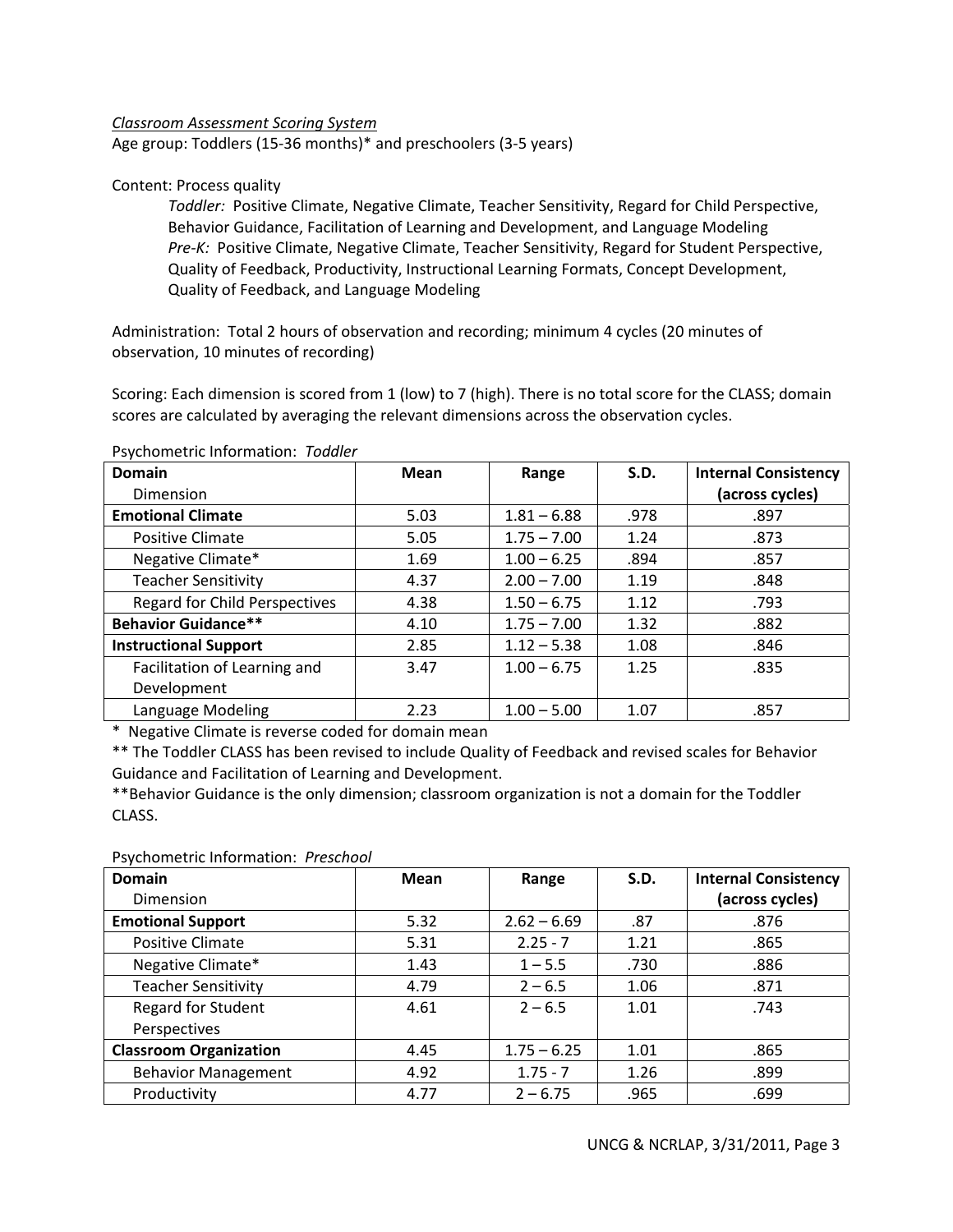| <b>Instructional Learning Formats</b> | 3.65 | $1 - 5.75$ | 1.17 | .788 |
|---------------------------------------|------|------------|------|------|
| <b>Instructional Support</b>          | 1.64 | $1 - 3.42$ | .56  | .876 |
| <b>Concept Development</b>            | 1.70 | $1 - 4.25$ | .671 | .723 |
| <b>Quality of Feedback</b>            | 1.56 | $1 - 3.25$ | .556 | .684 |
| Language Modeling                     | 1.66 | $1 - 3.50$ | .648 | .782 |

\*Negative climate is reverse coded for domain mean

Reference: Pianta, R. C., LaParo, K. M., & Hamre, B. K. (2008). *Classroom Assessment Scoring System Manual Pre‐K.* Baltimore: Paul H. Brookes.

*Infant Toddler Environment Rating Scale‐Revised* Age group: Toddlers (12‐30 months)

Content: Global quality divided into 7 subscales ‐ Space and Furnishings, Personal Care Routines, Listening and Talking, Activities, Interaction, Program Structure, and Parents and Staff

Scoring: For each item, classrooms can score between and 1 (inadequate) to 7 (excellent). The total score is created by averaging all items.

Administration: Total 3‐4 hours of observation and a teacher interview

| <b>Subscale</b>                  | <b>Mean</b> | Range     | S.D. | <b>Internal</b><br>Consistency |
|----------------------------------|-------------|-----------|------|--------------------------------|
| Space and<br>Furnishings         | 4.51        | 3.00-6.80 | .754 | .326                           |
| <b>Personal Care</b><br>Routines | 2.52        | 1.33-5.33 | .897 | .563                           |
| Listening and<br><b>Talking</b>  | 3.74        | 1.00-7.00 | 1.34 | .491                           |
| Activities                       | 4.74        | 1.80-6.89 | 1.27 | .864                           |
| Interaction                      | 4.50        | 1.75-7.00 | 1.27 | .738                           |
| Program Structure                | 4.27        | 1.67-7.00 | 1.40 | .395                           |
| Parents and Staff                | 4.78        | 3.14-6.57 | .758 | .626                           |
| <b>Total Scale</b>               | 4.37        | 2.79-5.85 | .816 | .915                           |

Psychometric Information:

Reference: Harms, T., Cryer, D., & Clifford, R. M. (2006). *Infant/Toddler environment Rating Scale‐ Revised Edition.* New York: Teachers College Press.

*Early Childhood Environment Rating Scale‐Revised* Age group: Preschool (3‐5 years)

Content: Global quality divided into 7 subscales – Space and Furnishings, Personal Care Routines, Language‐Reasoning, Activities, Interaction, Program Structure, Parents and Staff

Scoring: For each item, classrooms can score between and 1 (inadequate) to 7 (excellent). The total score is created by averaging all items.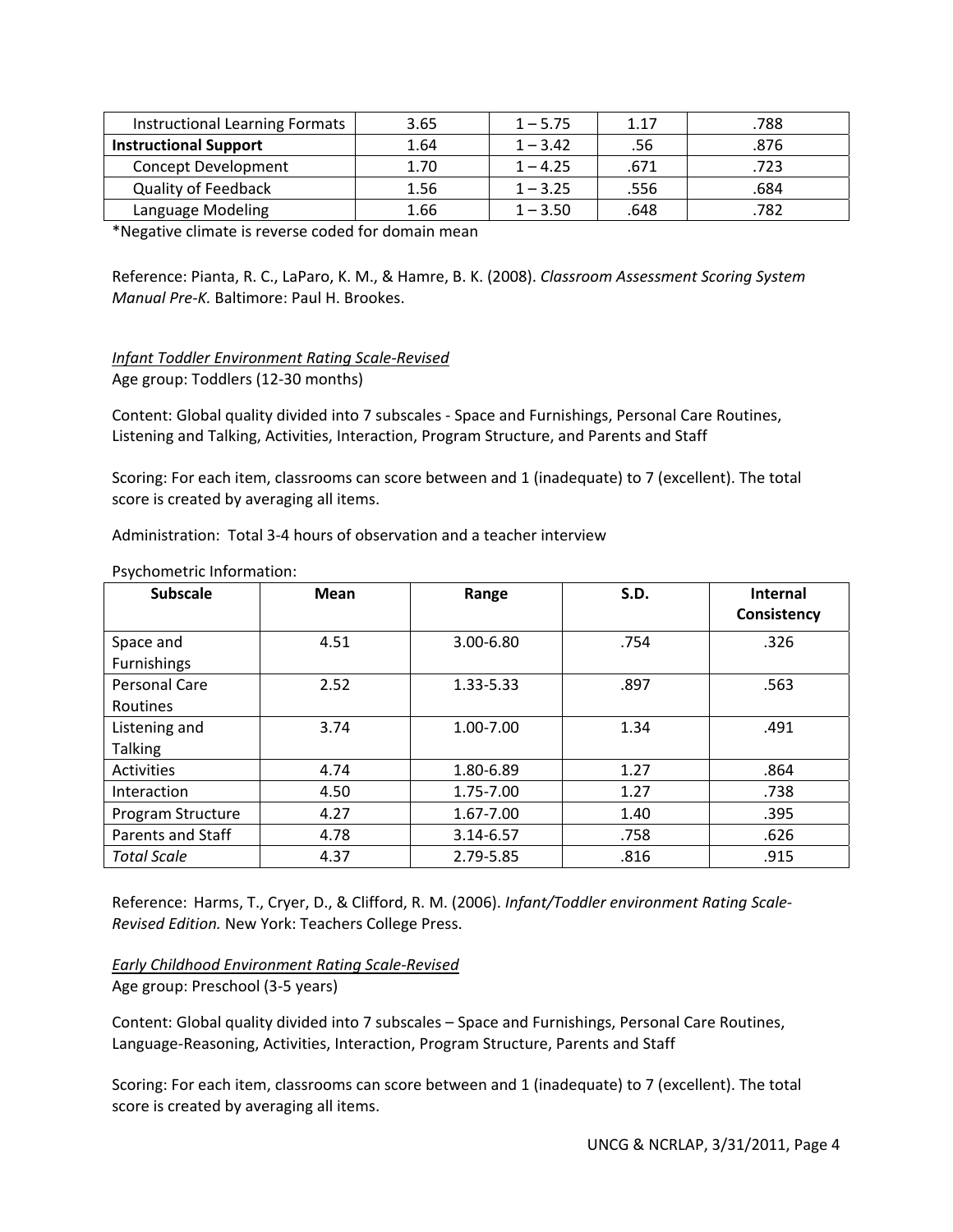Administration: Total 3‐4 hours of observation and a teacher interview

| <b>Subscale</b>                  | <b>Mean</b> | S.D.<br>Range |      | Internal<br>Consistency |
|----------------------------------|-------------|---------------|------|-------------------------|
| Space and<br>Furnishings         | 4.34        | $2.63 - 6.13$ | .831 | .543                    |
| <b>Personal Care</b><br>Routines | 3.80        | 2.17-6.17     | .871 | .397                    |
| Language-<br>Reasoning           | 4.80        | 2.00-6.75     | .897 | .687                    |
| Activities                       | 4.67        | 2.20-6.56     | .974 | .808                    |
| Interaction                      | 5.12        | 2.20-6.80     | 1.13 | .819                    |
| Program Structure                | 4.70        | 2.00-7.00     | 1.33 | .544                    |
| Parents and Staff                | 4.94        | 2.50-6.83     | .813 | .575                    |
| <b>Total Scale</b>               | 4.65        | $3.07 - 6.12$ | .718 | .902                    |

Psychometric Information:

Reference: Harms, T., Clifford, R.M., & Cryer, D. (2005). *Early Childhood Environment Rating Scale‐ Revised Edition.* New York: Teachers College Press.

*School Age Environment Rating Scale* Age group: School age (5‐12 years)

Content: Global quality divided into 7 subscales – Space and Furnishings, Health and Safety, Activities, Interactions, Program Structure, Staff Development, Special Needs Supplementary Items

Scoring: For each item, classrooms can score between and 1 (inadequate) to 7 (excellent). The total score is created by averaging all items.

Administration: Total 2‐3 hours of observation and a teacher interview

| <b>Subscale</b>          | Mean | Range         | S.D. | <b>Internal</b><br>Consistency |
|--------------------------|------|---------------|------|--------------------------------|
| Space and                | 5.12 | 3.27-6.64     | .637 | .531                           |
| Furnishings              |      |               |      |                                |
| <b>Health and Safety</b> | 3.71 | 1.83-6.00     | .997 | .381                           |
| Activities               | 4.74 | $2.25 - 6.50$ | .882 | .826                           |
| Interactions             | 5.15 | 3.25-6.63     | .817 | .711                           |
| Program Structure        | 4.73 | 1.67-7.00     | 1.26 | .221                           |
| <b>Staff Development</b> | 5.19 | $2.33 - 7.00$ | 1.21 | .444                           |
| Special Needs (1         | 2.34 | $0.00 - 7.00$ | 2.61 | <b>NA</b>                      |
| item)                    |      |               |      |                                |
| <b>Total Scale</b>       | 5.01 | 3.50-6.29     | .586 | .848                           |

# Psychometric Information:

Reference: Harms, T., Jacobs, E. V., & White, D. R. (1996). *School‐age Care Environment Rating Scale.* New York: Teachers College Press.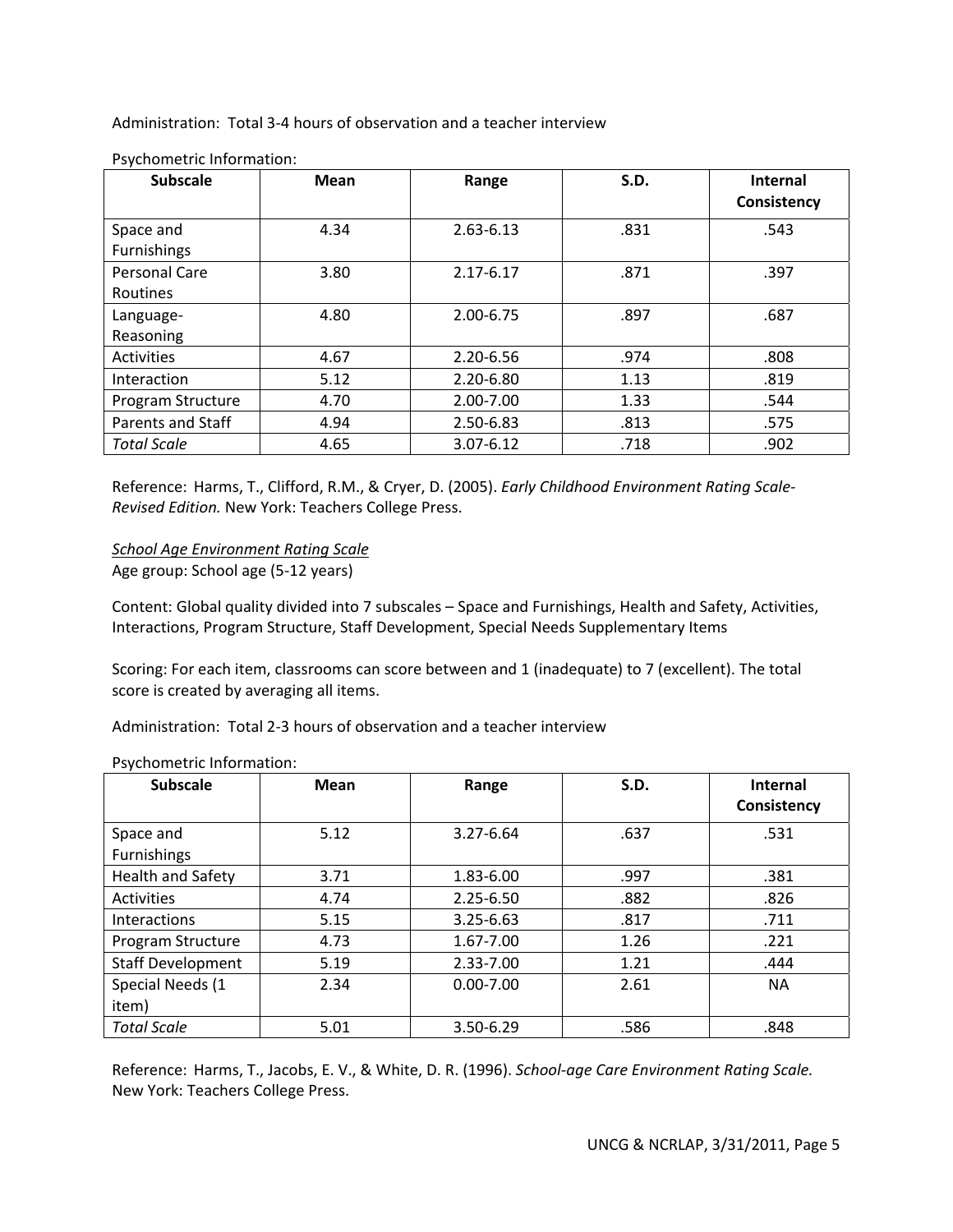



This section contains tables and figures displaying the results for each age group.

|                                          | <b>Star Rating</b><br>$(n = 93)$ | <b>ITERS-R</b><br>$(n = 93)$ | <b>CLASS</b><br>Emotional<br>Support<br>$(n = 79)$ | <b>CLASS</b><br>Instructional<br>Support<br>$(n = 79)$ | <b>CLASS</b><br>Behavior<br>Guidance<br>$(n = 79)$ |
|------------------------------------------|----------------------------------|------------------------------|----------------------------------------------------|--------------------------------------------------------|----------------------------------------------------|
| <b>ITERS-R</b>                           | $.57**$                          |                              |                                                    |                                                        |                                                    |
| <b>CLASS</b><br>Emotional<br>Support     | $.42**$                          | $.62**$                      |                                                    |                                                        |                                                    |
| <b>CLASS</b><br>Instructional<br>Support | $.58**$                          | $.59**$                      | $.74**$                                            | ---                                                    |                                                    |
| <b>CLASS Behavior</b><br>Guidance        | $.47**$                          | $.58**$                      | $.84**$                                            | $.65***$                                               | ---                                                |

Table 1: Toddler Data – Correlations between Quality Measures

Note: For all correlation tables, \* indicates correlation is significant at p<.05 level, and \*\* indicates correlation is significant at p<.05 level. If correlations are not starred, they are not significant.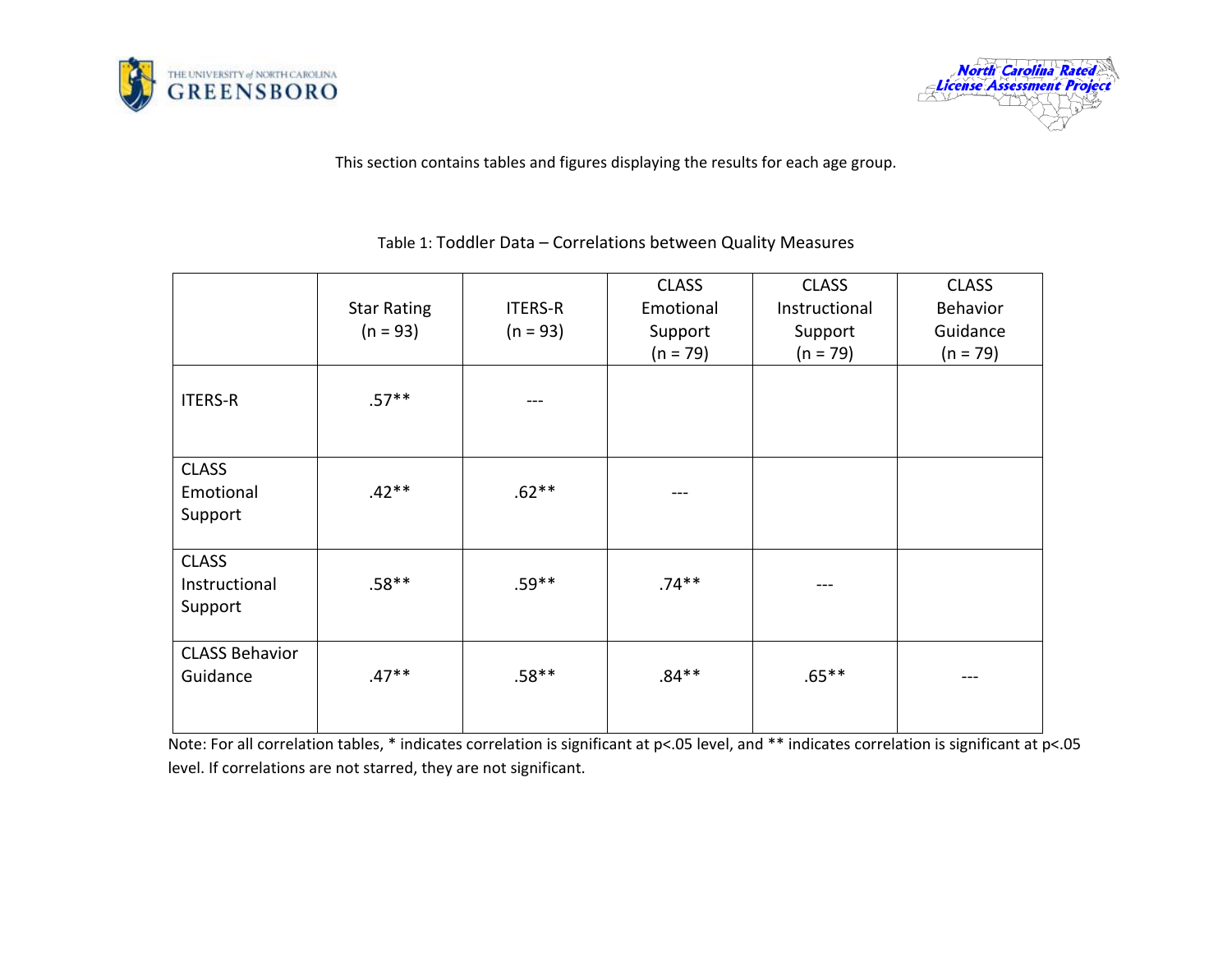|                       | <b>Star Rating</b><br>$(n = 93)$ | <b>ITERS-R</b><br>$(n = 92)$ | <b>CLASS</b><br>Emotional<br>Support<br>$(n = 79)$ | <b>CLASS</b><br>Instructional<br>Support<br>$(n = 79)$ | <b>CLASS</b><br>Behavior<br>Guidance<br>$(n = 79)$ |
|-----------------------|----------------------------------|------------------------------|----------------------------------------------------|--------------------------------------------------------|----------------------------------------------------|
| Teacher<br>Education  | $.29**$                          | $.22*$                       | .14                                                | .15                                                    | $.24*$                                             |
| Teacher<br>Experience | $-.03$                           | .13                          | $.30**$                                            | .17                                                    | $.23*$                                             |
| <b>Group Size</b>     | $-.11$                           | $-.13$                       | $-.12$                                             | $-.13$                                                 | $-.12$                                             |
| Ratio                 | $-.27***$                        | $-0.34**$                    | $-.41***$                                          | $-.39***$                                              | $-.37***$                                          |

# Table 2: Toddler Data – Correlations between Structural Variables and Quality Measures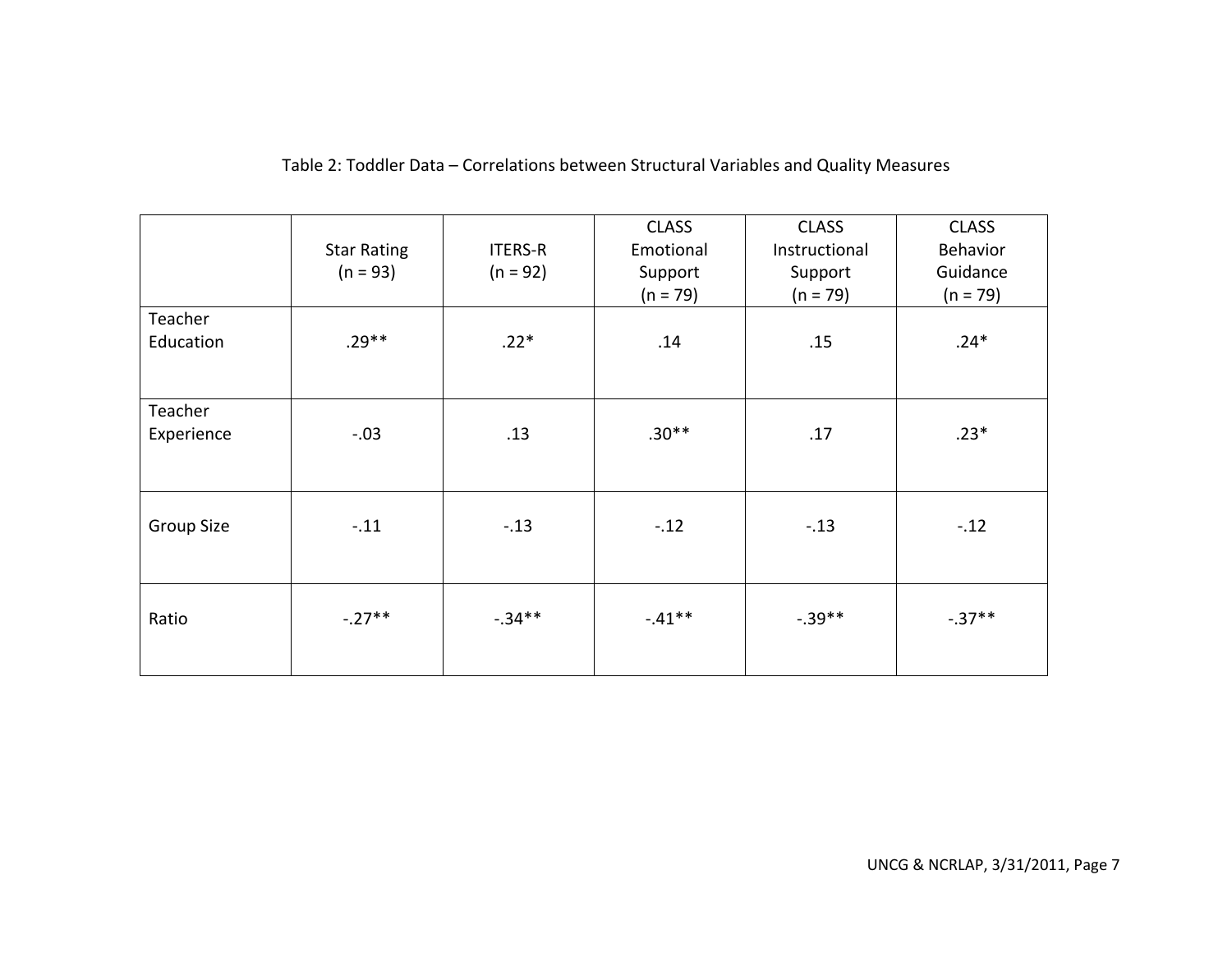#### Star Rating  $(n = 97)$ ECERS‐R  $(n = 96)$ ECERS‐E  $(n = 91)$ CLASS Emotional Support  $(n = 96)$ CLASS Instructional Support  $(n = 96)$ CLASS Organization  $(n = 96)$ POEMS  $(n = 95)$ ECERS‐R $.52***$  – – – ECERS‐E .44\*\* $.51***$  ––– CLASS Emotional Support .26\* $.48***$  .60\*\* |  $.50***$ CLASS Instructional Support .38\*\* .48\*\* .52\*\* .51\*\* ‐‐‐ CLASS Organization | .29\*\* | .49\*\* | .59\*\* | .91\*\* | .48\*\* | .48 POEMS .51\*\* .45\*\* .47\*\* .35\*\* .22\* .39\*\* ‐‐‐

# Table 3: Preschool Data – Correlations between Quality Measures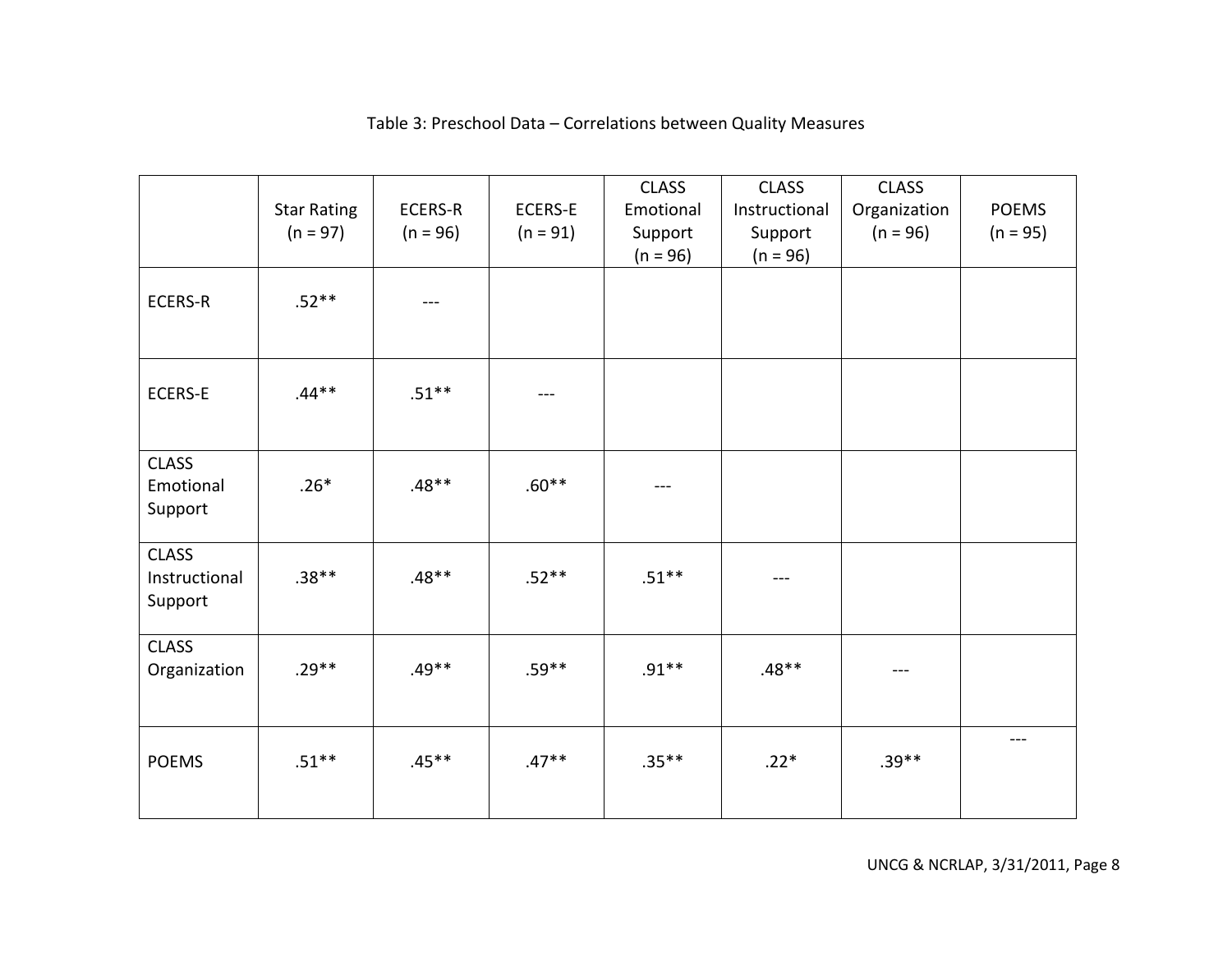|                       | <b>Star Rating</b><br>$(n = 94)$ | <b>ECERS-R</b><br>$(n = 96)$ | <b>ECERS-E</b><br>$(n = 91)$ | <b>CLASS</b><br>Emotional<br>Climate<br>$(n = 96)$ | <b>CLASS</b><br>Instruct<br>Support<br>$(n = 96)$ | <b>CLASS</b><br>Classroom<br>Organization<br>$(n = 96)$ | <b>POEMS</b><br>$(n=95)$ |
|-----------------------|----------------------------------|------------------------------|------------------------------|----------------------------------------------------|---------------------------------------------------|---------------------------------------------------------|--------------------------|
| Teacher<br>Education  | .12                              | $.27*$                       | $.35***$                     | $.29**$                                            | .14                                               | $.34**$                                                 | $.28**$                  |
| Teacher<br>Experience | $.22*$                           | .09                          | .16                          | .13                                                | $-.06$                                            | .07                                                     | .06                      |
| Group Size            | .06                              | $-.09$                       | $.24*$                       | .04                                                | $-.16$                                            | $-.01$                                                  | .10                      |
| Ratio                 | $-.23*$                          | $-.40**$                     | $-.17$                       | $-.30**$                                           | $-.25*$                                           | $-.28*$                                                 | $-.21*$                  |

Table 4: Preschool Data – Correlations between Structural Variables and Quality Measures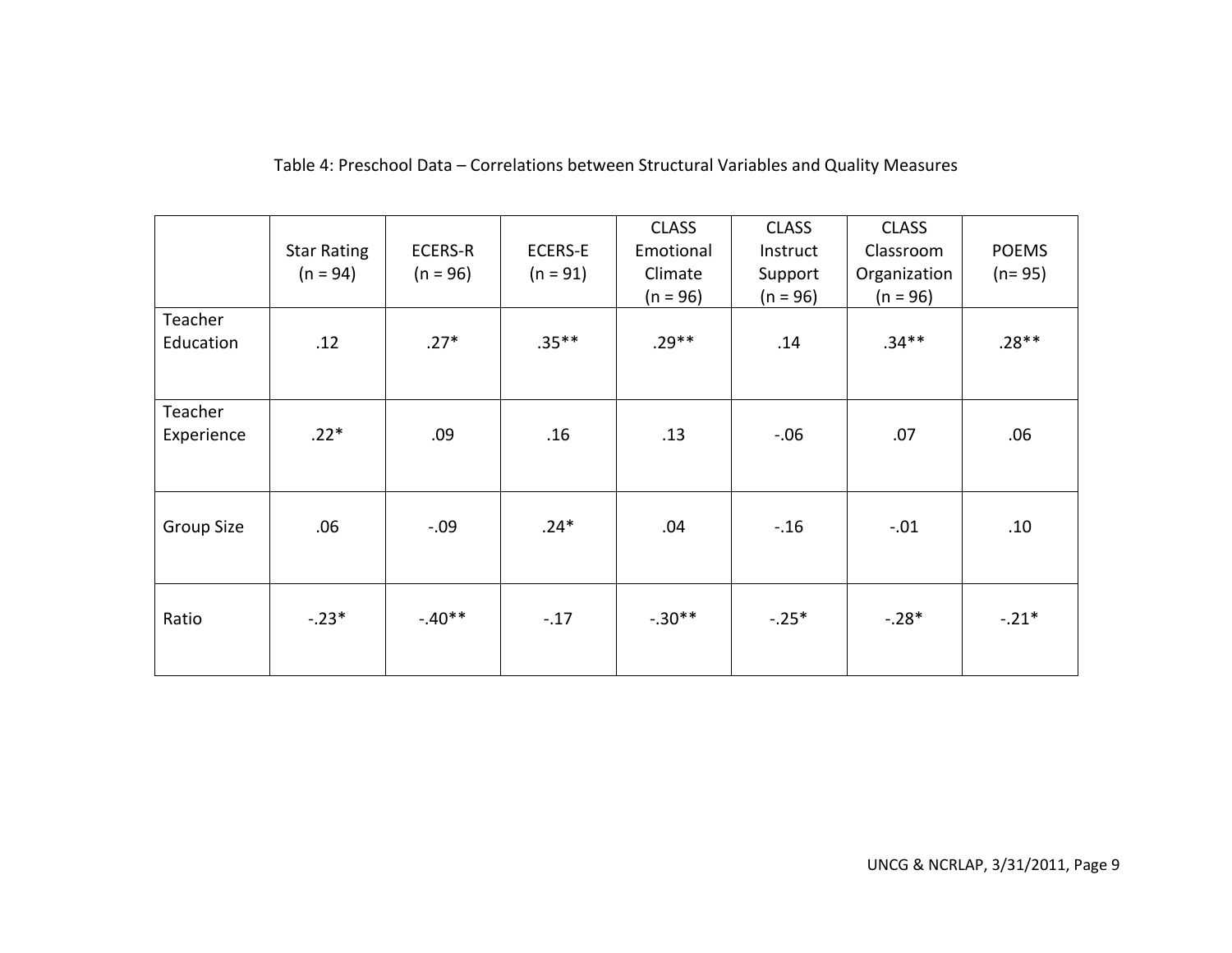|                                                        |            |               | <b>OST</b>      | <b>OST</b>    | <b>OST</b>   | <b>OST</b>        | <b>OST</b> | <b>OST</b> |
|--------------------------------------------------------|------------|---------------|-----------------|---------------|--------------|-------------------|------------|------------|
|                                                        | Star       | <b>SACERS</b> | Youth           | Youth         | Relationship | Instructional     | Activity   | Total      |
|                                                        | Rating     | $(n = 55)$    | Relationship    | Participation | Building-    | <b>Strategies</b> | Content &  | Scale      |
|                                                        | $(n = 55)$ |               | <b>Building</b> | In Activities | Youth/Staff  | $(n = 55)$        | Structure  | $(n = 55)$ |
|                                                        |            |               | $(n = 55)$      | $(n = 55)$    | $(n = 55)$   |                   | $(n = 55)$ |            |
| <b>SACERS</b>                                          | $.54**$    |               |                 |               |              |                   |            |            |
| <b>OST Youth</b>                                       |            |               |                 |               |              |                   |            |            |
| Relationship<br><b>Building</b>                        | .23        | $.34*$        | --              |               |              |                   |            |            |
| <b>OST Youth</b>                                       |            |               |                 |               |              |                   |            |            |
| Participation                                          | .18        | $.33*$        | $.59**$         | $-\!$ $\!-$   |              |                   |            |            |
| in Activities                                          |            |               |                 |               |              |                   |            |            |
| <b>OST</b><br>Relationship<br>Building-<br>Youth/Staff | .13        | $.45**$       | $.61**$         | $.77***$      |              |                   |            |            |
| <b>OST</b>                                             |            |               |                 |               |              |                   |            |            |
| Instructional                                          | .19        | $.42**$       | $.49**$         | $.61***$      | $.73**$      |                   |            |            |
| <b>Strategies</b>                                      |            |               |                 |               |              |                   |            |            |
| <b>OST Activity</b>                                    |            |               |                 |               |              |                   |            |            |
| Content &                                              | .02        | $.34*$        | $.44**$         | $.70**$       | $.62**$      | $.72**$           | $\sim$     |            |
| Structure                                              |            |               |                 |               |              |                   |            |            |
| <b>OST Total</b>                                       |            |               |                 |               |              |                   |            |            |
| Scale                                                  | .17        | $.46**$       | $.75***$        | $.86**$       | $.91**$      | $.85***$          | $.81***$   |            |
|                                                        |            |               |                 |               |              |                   |            |            |

#### Table 5: School Age Data – Correlations between Quality Measures

UNCG & NCRLAP, 3/31/2011, Page 10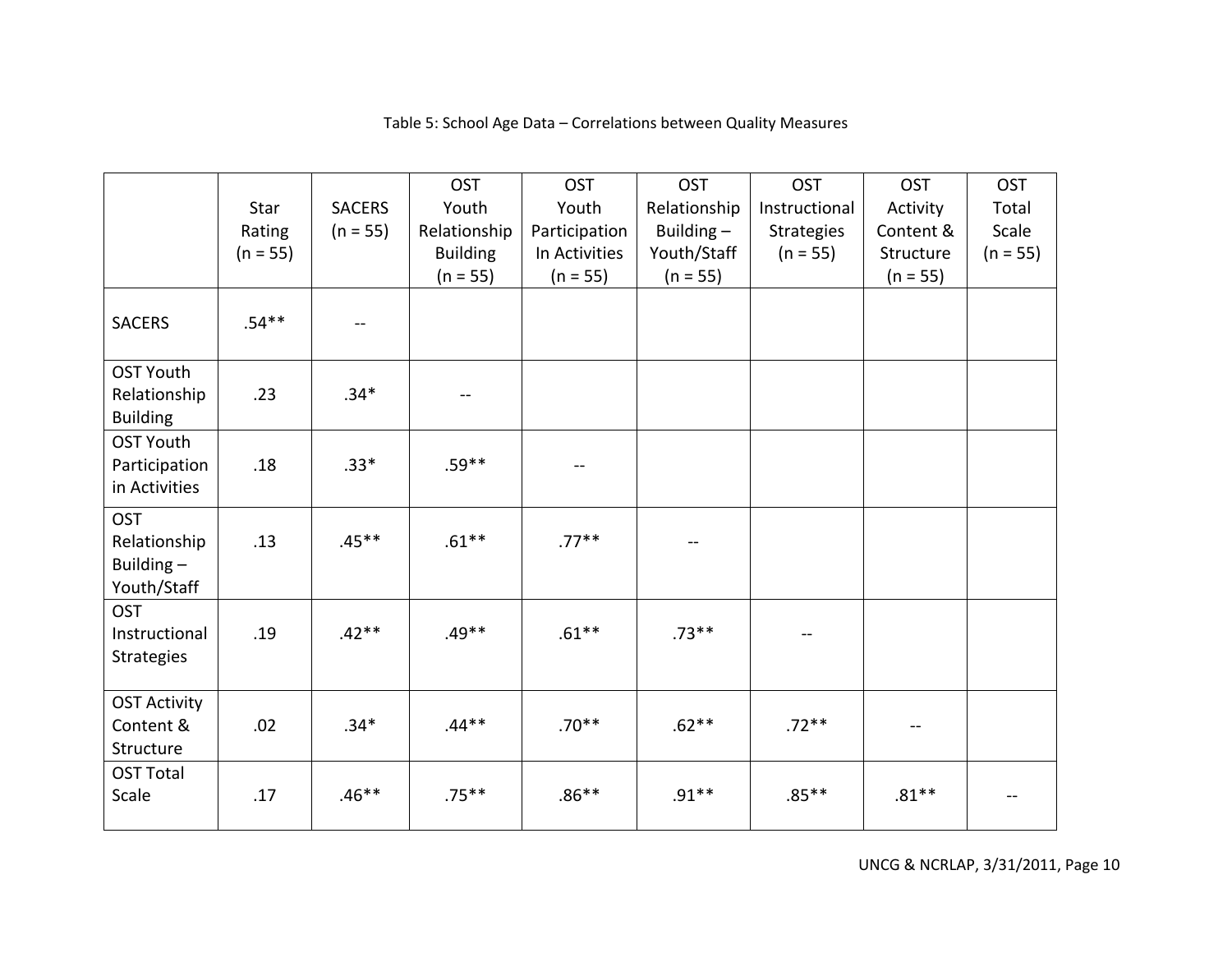|                       | Star<br>Rating<br>$(n = 55)$ | <b>SACERS</b><br>$(n = 55)$ | <b>OST</b><br>Youth<br>Relationship<br><b>Building</b><br>$(n = 55)$ | <b>OST</b><br>Youth<br>Participation<br>In Activities<br>$(n=55)$ | <b>OST</b><br>Relationship<br>Building $-$<br>Youth/Staff<br>$(n=55)$ | <b>OST</b><br>Instructional<br>Strategies<br>$(n=55)$ | <b>OST</b><br>Activity<br>Content &<br>Structure<br>$(n=55)$ | <b>OST</b><br>Total<br>Scale<br>$(n=55)$ |
|-----------------------|------------------------------|-----------------------------|----------------------------------------------------------------------|-------------------------------------------------------------------|-----------------------------------------------------------------------|-------------------------------------------------------|--------------------------------------------------------------|------------------------------------------|
| Teacher<br>Education  | .19                          | .22                         | $-.003$                                                              | $-0.008$                                                          | $-.02$                                                                | .14                                                   | $-.04$                                                       | .02                                      |
| Teacher<br>Experience | $-.10$                       | .08                         | $-.11$                                                               | .002                                                              | .06                                                                   | .11                                                   | .18                                                          | .05                                      |
| Group Size            | .20                          | .13                         | .05                                                                  | $-.04$                                                            | $-.19$                                                                | $-.11$                                                | .001                                                         | $-.09$                                   |
| Ratio                 | .03                          | .06                         | .03                                                                  | $-.14$                                                            | $-.23$                                                                | $-.22$                                                | $-.14$                                                       | $-.18$                                   |

### Table 6: School Age Data – Correlations between Structural Variables and Quality Measures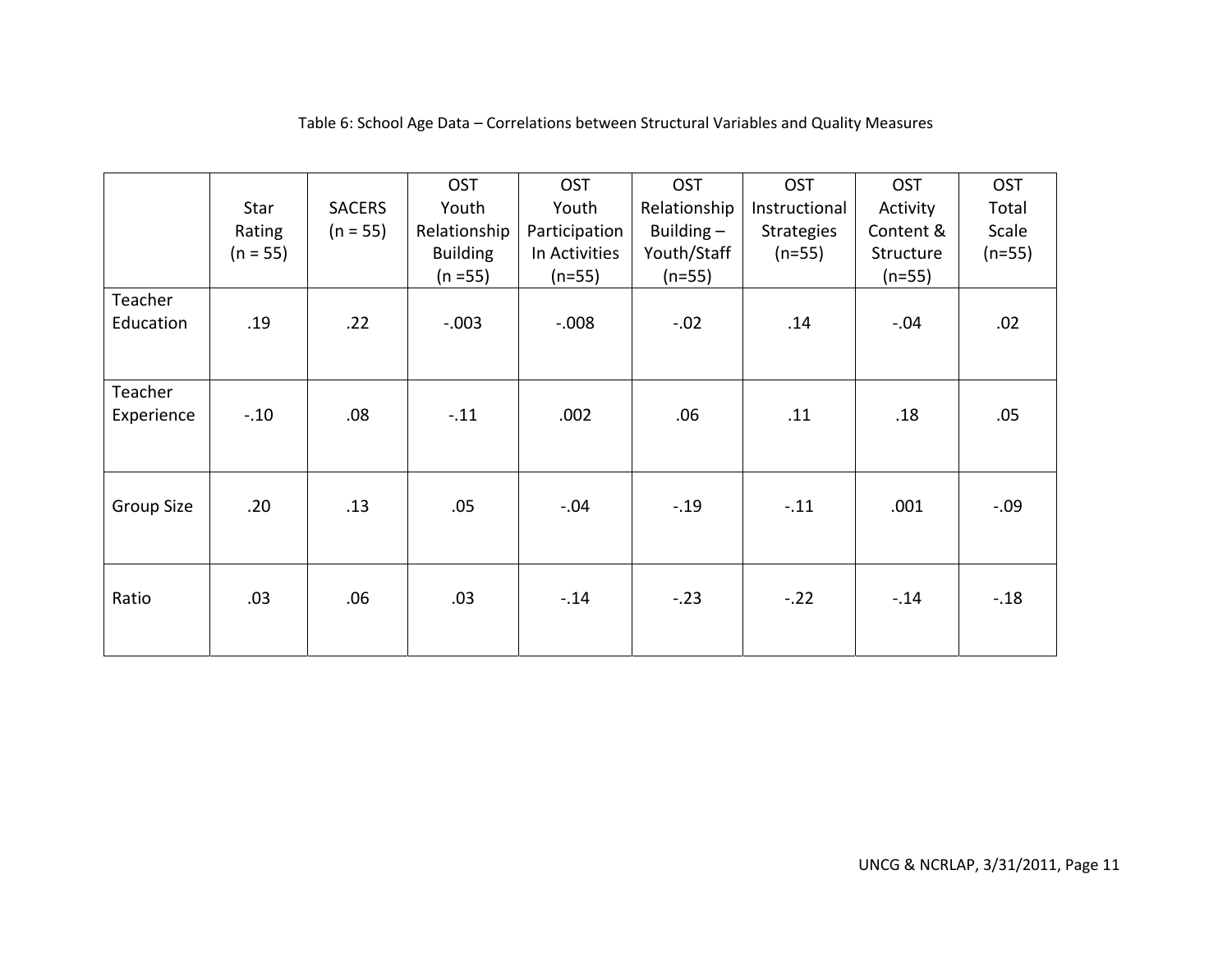# Table 7: Toddler Data – Regressions Predicting Children's Outcomes

| <b>Quality Measure</b>              | <b>BITSEA:</b>       | <b>BITSEA:</b>           | <b>C5: Positive Emotions</b> | <b>C5: Negative Emotions</b> |
|-------------------------------------|----------------------|--------------------------|------------------------------|------------------------------|
|                                     | <b>Social Skills</b> | <b>Problem Behaviors</b> |                              |                              |
| <b>Star Rating</b>                  |                      |                          | $2.683***$                   |                              |
| <b>ITERS-R</b>                      |                      | $-1.836*$                | $9.004***$                   | $-5.984***$                  |
| <b>CLASS: Emotional Support</b>     |                      | $-2.605**$               |                              |                              |
| <b>CLASS: Behavior Guidance</b>     |                      | $-2.473**$               |                              | $-2.027**$                   |
| <b>CLASS: Instructional Support</b> |                      |                          |                              |                              |

Note: For all regression tables, the coefficient provided is <sup>a</sup> <sup>t</sup>‐value. All regressions are controlling for child age, and all regressions on newer measures have controlled for star‐rating and ERS scores. \* indicates significance at p <.1, \*\* indicates significance at p <.05, \*\*\* indicates significance at p <.01.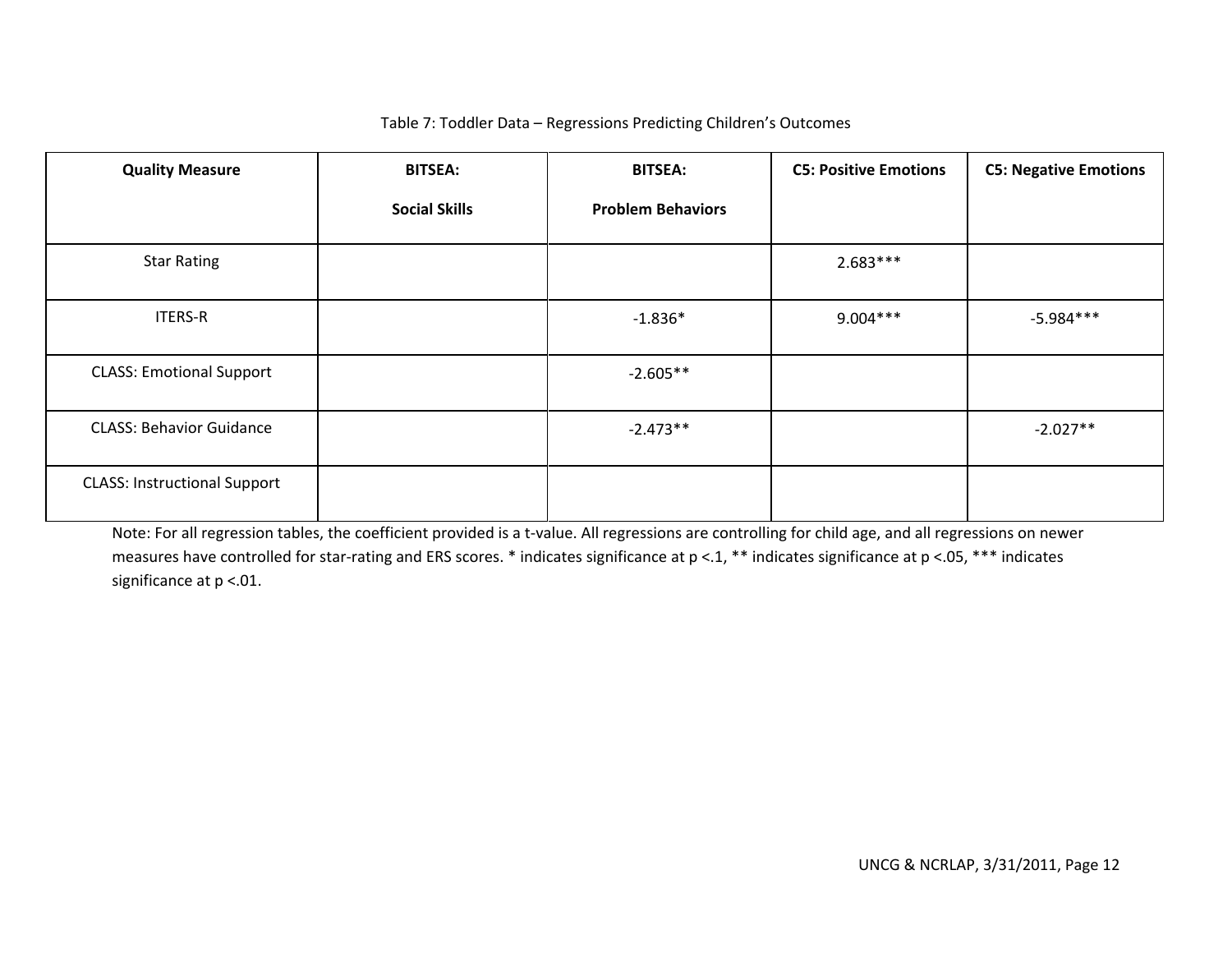| <b>Quality Measure</b>                 | <b>FIST: Thinking</b><br><b>Skills</b> | <b>CPT: Perspective</b><br><b>Taking</b> | <b>SSIS: Social Skills</b> | <b>SSIS: Problem</b><br><b>Behaviors</b> | <b>C5: Positive</b> | <b>C5: Negative</b> |
|----------------------------------------|----------------------------------------|------------------------------------------|----------------------------|------------------------------------------|---------------------|---------------------|
| <b>Star Rating</b>                     |                                        |                                          |                            | $-2.855***$                              | $-3.507***$         |                     |
| ECERS-R                                |                                        |                                          |                            |                                          | 11.096***           | $-5.10***$          |
| ECERS-E                                |                                        | 1.860*                                   | $-2.219**$                 |                                          |                     |                     |
| <b>CLASS: Emotional Support</b>        |                                        |                                          |                            |                                          | $1.965**$           | $-2.114**$          |
| CLASS: Classroom<br>Organization       |                                        |                                          |                            |                                          | $2.971***$          | $-2.909***$         |
| <b>CLASS: Instructional</b><br>Support |                                        | 2.866***                                 |                            |                                          | 1.956*              |                     |
| <b>POEMS</b>                           | $3.405***$                             |                                          |                            |                                          | $4.188***$          | $-2.35**$           |

### Table 8: Preschool Data – Regressions Predicting Children's Outcomes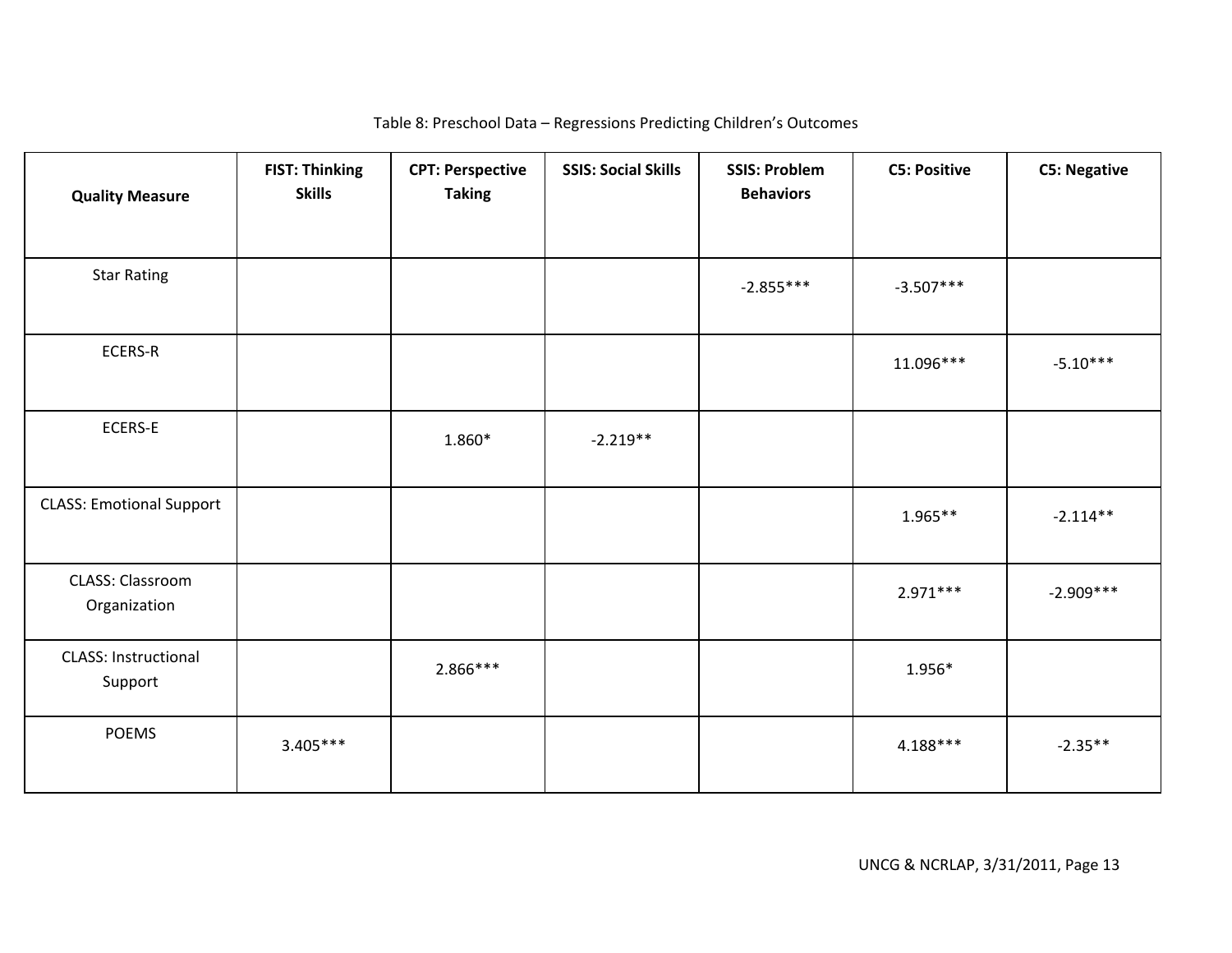### Table 9: School Age Data – Regressions Predicting Children's Outcomes

| <b>Quality Measure</b>                  | <b>C5: Positive Emotions</b> | <b>C5: Negative Emotions</b> |
|-----------------------------------------|------------------------------|------------------------------|
| <b>Star Rating</b>                      | 1.790*                       |                              |
| SACERS                                  |                              |                              |
| OST: Youth Relationship Building        | $2.888***$                   | $-1.904*$                    |
| OST: Youth Participation                |                              |                              |
| <b>OST: Staff Relationship Building</b> |                              |                              |
| <b>OST: Instructional Strategies</b>    |                              | $-1.80*$                     |
| OST: Activity Content & Structure       | $2.221**$                    |                              |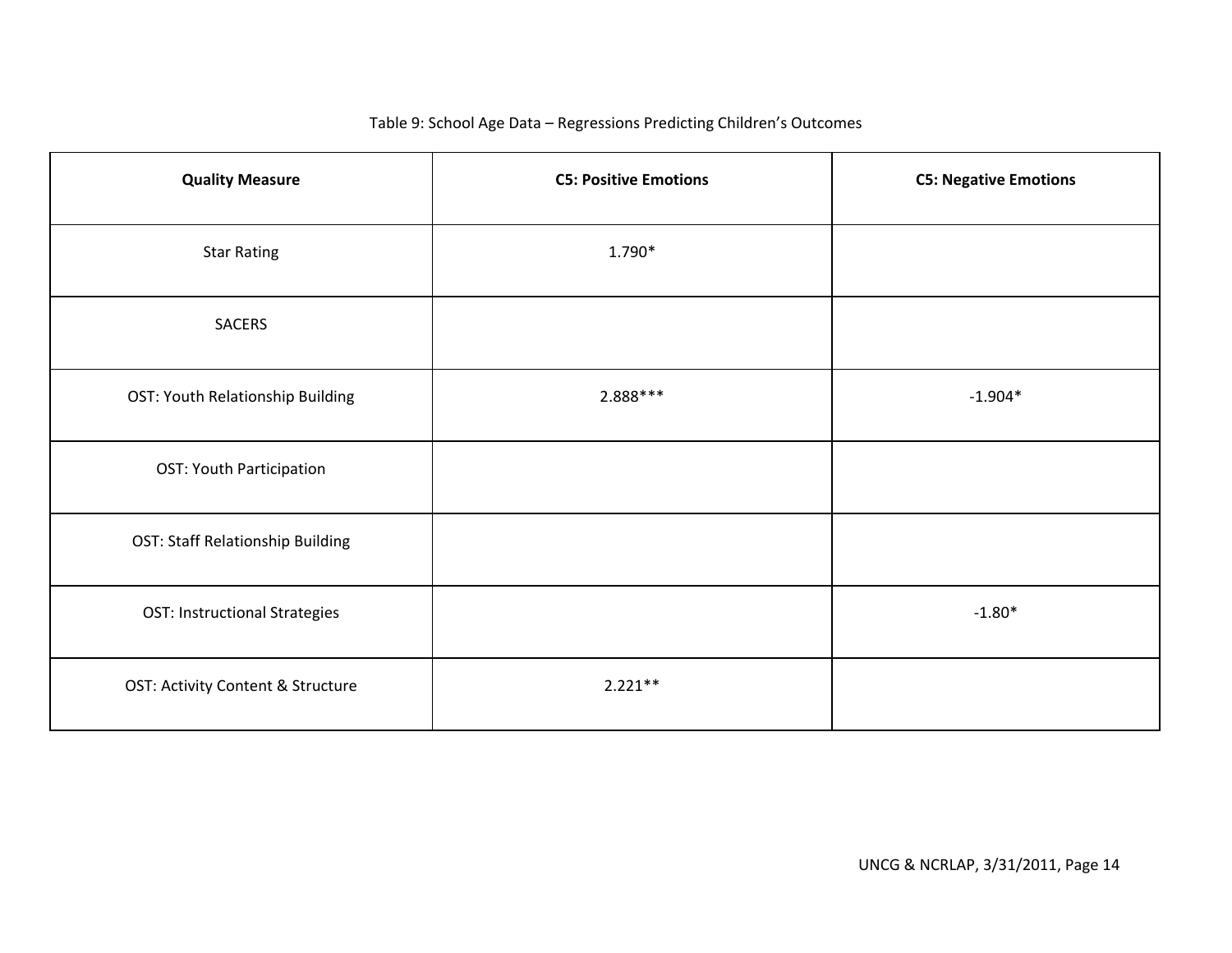

Figure 1: Toddler Data – Differences among stars

Note: All figures are graphic representations of ANOVA's testing the differences in quality measures across star‐levels. The y‐axis represents average score (all measures scored 1‐7).

Interpretation for toddlers: Overall centers with <sup>a</sup> rating of 5 stars have significantly higher ratings of quality on both the ITERS and the CLASS than 1, 2, and 3 stars. Four‐star centers are also significantly different from 1 or 2 star centers on ITERS total average, CLASS Behavior Guidance, and CLASS Instructional Support. Therefore, the rating of 4 stars (in some cases) and 5 star (in all cases) means that children are experiencing higher levels of quality than those children at 1, 2, and/or 3 stars. There is no difference in quality measures between 4 and 5 stars.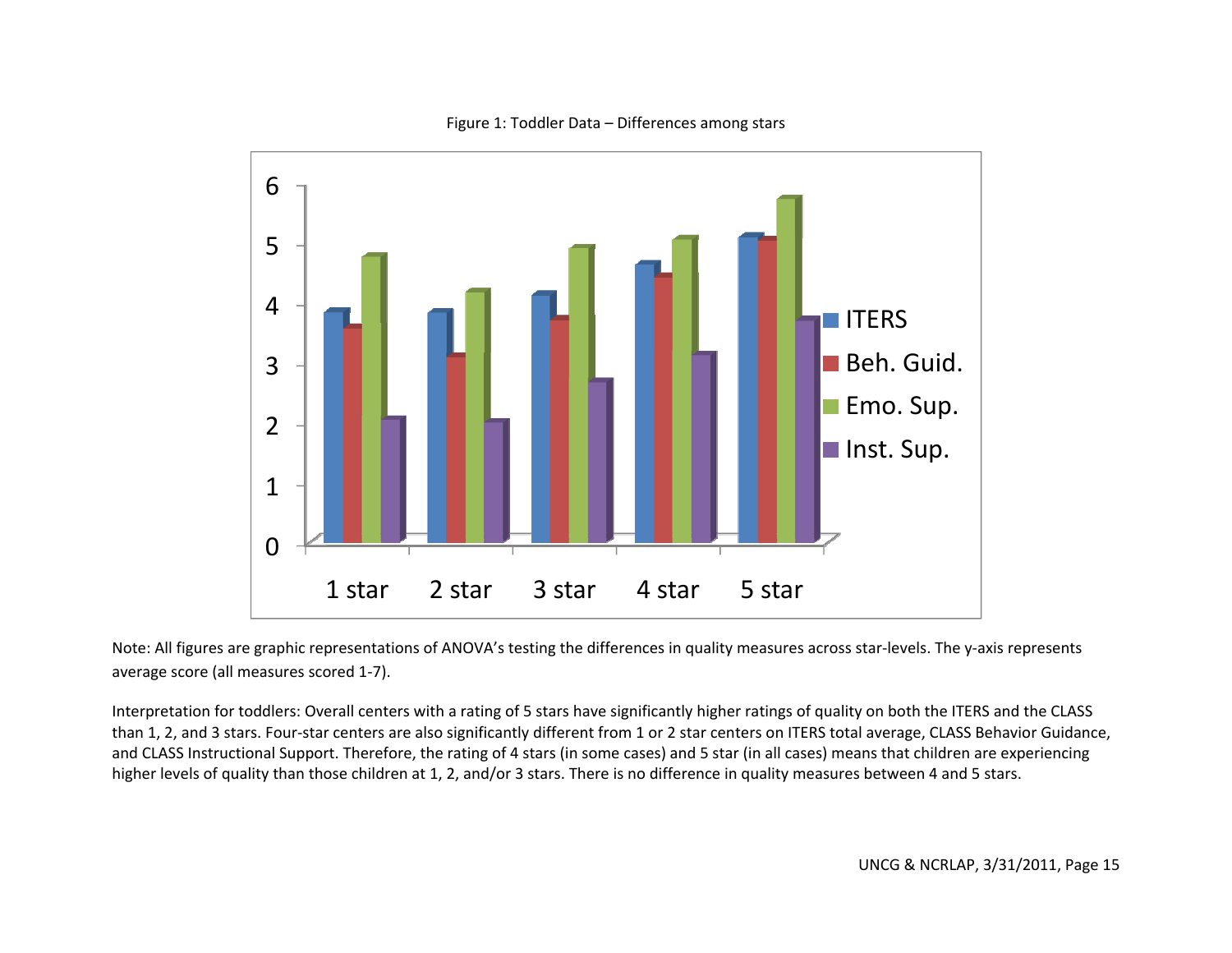

### Figure 2: Preschool Data – Differences among stars

Note: Because POEMS is not scored from 1‐7, the ANOVA for the POEMS is not included in this figure. The text below discusses the differences among star‐levels for POEMS data.

Interpretation for preschoolers: Overall, centers with <sup>a</sup> rating of 5 stars have significantly higher ratings of quality on all of the measures (ECERS‐ R, CLASS, ECERS‐E, and POEMS) than 1, 2, and 3 stars. There are some cases in which 4 stars are also significantly different from 1, 2, and 3 star centers including ECERS‐E total average, ECERS‐E total average, and POEMS total score. Therefore, the rating of 4 stars (in some cases) and 5 star (in all cases) means that children are experiencing higher levels of quality than those children at 1, 2, and/or 3 stars. There is no difference in quality measures between 4 and 5 stars. It is important to note, however, on all of the CLASS domains there is no difference between 2 and 4/5 stars. This is most likely due to less variability among CLASS domain scores.